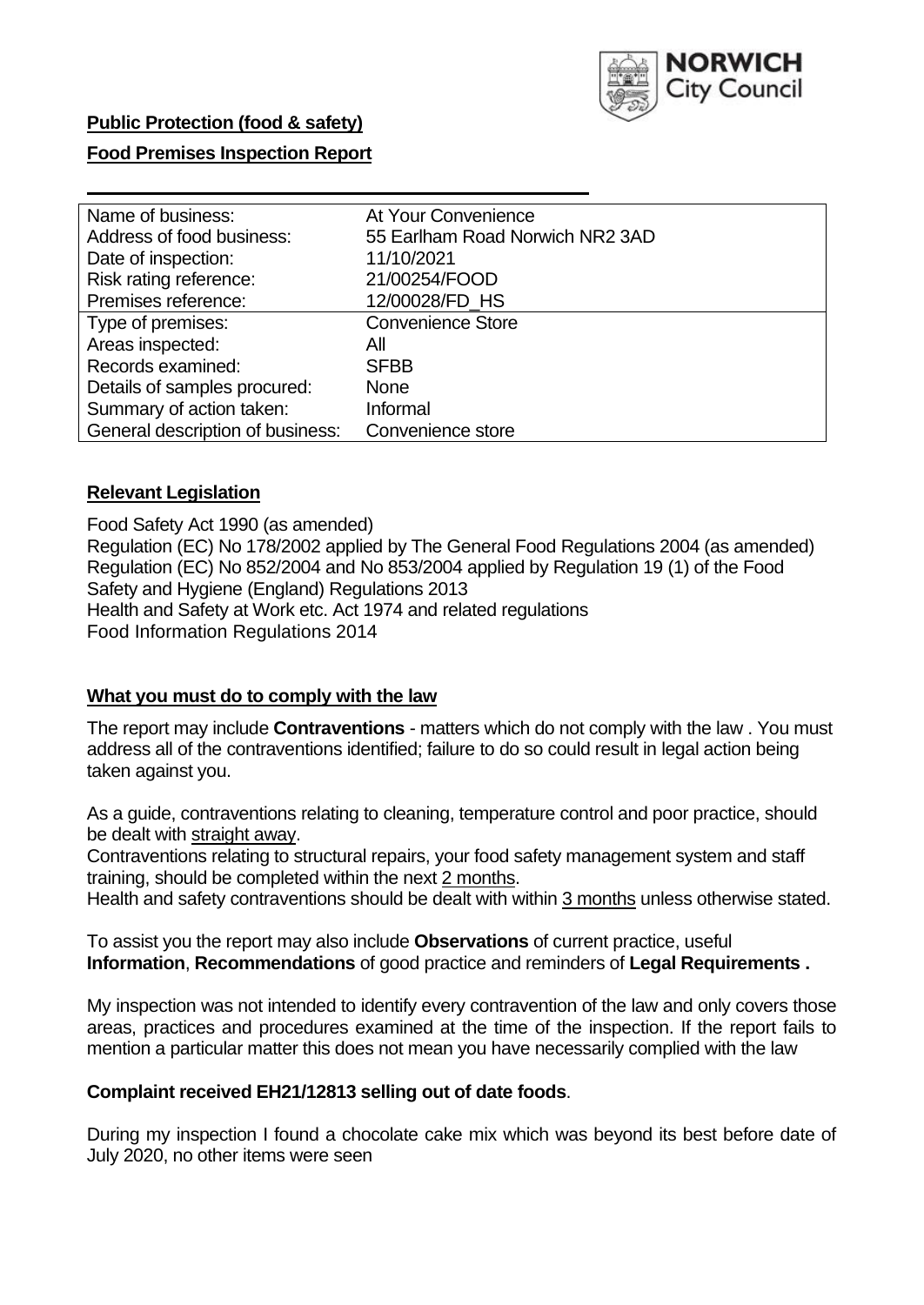# **FOOD SAFETY**

# **How we calculate your Food Hygiene Rating:**

The food safety section has been divided into the three areas which you are scored against for the hygiene rating: 1. food hygiene and safety procedures, 2. structural requirements and 3. confidence in management/control procedures. Each section begins with a summary of what was observed and the score you have been given. Details of how these scores combine to produce your overall food hygiene rating are shown in the table.

| <b>Compliance Area</b>                     |          |           |          | <b>You Score</b> |                |    |           |                 |          |  |  |
|--------------------------------------------|----------|-----------|----------|------------------|----------------|----|-----------|-----------------|----------|--|--|
| <b>Food Hygiene and Safety</b>             |          |           |          | $\Omega$         | 5              | 10 | 15        | 20              | 25       |  |  |
| <b>Structure and Cleaning</b>              |          |           |          | $\Omega$         | 5              | 10 | 15        | 20              | 25       |  |  |
| Confidence in management & control systems |          |           | $\Omega$ | 5                | 10             | 15 | 20        | 30 <sup>°</sup> |          |  |  |
|                                            |          |           |          |                  |                |    |           |                 |          |  |  |
| <b>Your Total score</b>                    | $0 - 15$ | <b>20</b> |          | $25 - 30$        | $35 - 40$      |    | $45 - 50$ |                 | > 50     |  |  |
| <b>Your Worst score</b>                    | 5.       | 10        |          | 10               | 15             |    | 20        |                 |          |  |  |
|                                            |          |           |          |                  |                |    |           |                 |          |  |  |
| <b>Your Rating is</b>                      | 5        | 4         |          | З                | $\overline{2}$ |    |           |                 | $\Omega$ |  |  |

Your Food Hygiene Rating is 3 - a generally satisfactory standard

# **1. Food Hygiene and Safety**

Food hygiene standards are generally satisfactory and maintained. There is evidence of some non-compliance with legal requirements. Some lapses are evident however generally you have satisfactory food handling practices and procedures and adequate control measures to prevent cross-contamination are in place. The contraventions require your attention; although not critical to food safety they may become so if not addressed. **(Score 10)**

000300

### Contamination risks

**Contravention** The following exposed ready-to-eat food and or its packaging to the risk of cross-contamination with foodborne bacteria from raw meat or unwashed fruits and vegetables:

• raw foods i.e bacon was being stored next to and above ready-to-eat foods i.e tikka bites, pikantny and milk, although wrapped this could cause a cross contamination problem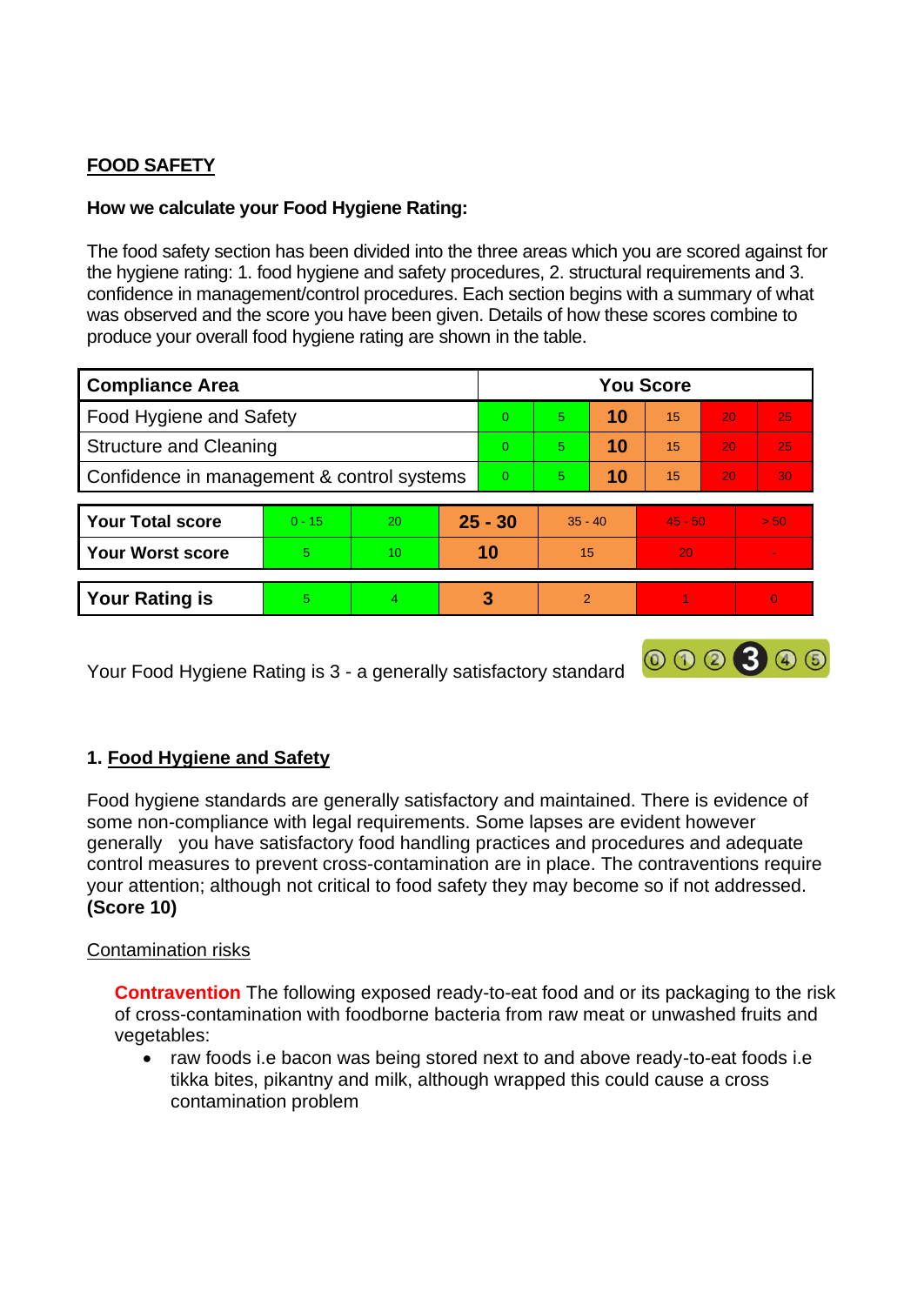**Guidance** The FSA (visit www.food.gov.uk for more information) has issued guidance on controlling E.coli 0157 through:

- \* the complete separation of raw and ready-to-eat food
- \* the correct use of wash-hand basins and thorough handwashing

\* having dedicated equipment (including complex equipment) for raw and ready-to-eat foods

- \* through 2-stage cleaning and the correct use of sanitisers
- \* and by controlling the risks posed by soily vegetables.

#### Temperature Control

**Observation** I was pleased to see you were able to limit bacterial growth and/or survival by applying appropriate temperature controls at points critical to food safety and that you were monitoring temperatures.

### Poor Practices

**Contravention** The following matters represented poor practice and if allowed to continue may cause food to become contaminated or lead to its deterioration:

• chocolate cake mix was being stored beyond its Best Before date of July/20

**Guidance** It is an offence to sell food which is not of the nature, substance or quality demanded by the consumer. Food sold passed it's 'best before' date could be of a reduced quality so you must check it is OK before you sell it. You must also inform your customers the product is passed its 'best before'

# **2. Structure and Cleaning**

The structure facilities and standard of cleaning and maintenance are of a generally satisfactory standard but there are some repairs and/or improvements which are required in order for you to comply with the law. Pest control and waste disposal provisions are adequate. The contraventions require your attention; although not critical to food safety they may become so if not addressed. **(Score 10)**

#### Cleaning of Structure

**Contravention** The following items were dirty and require more frequent and thorough cleaning:

- flooring throughout the premises
- kitchen area

### Cleaning of Equipment and Food Contact Surfaces

**Contravention** The following items are dirty and must be cleaned::

• shelving throughout premises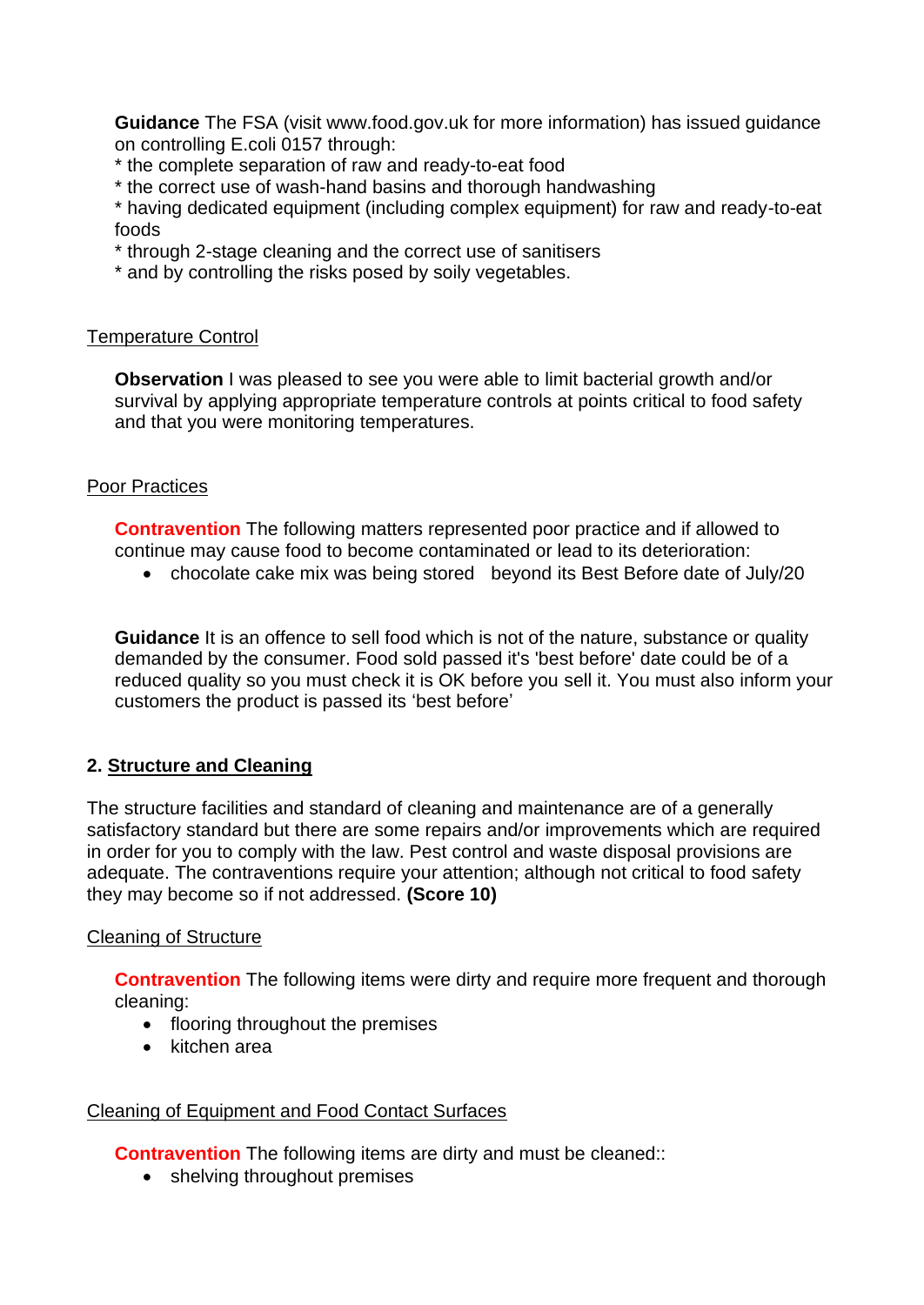- premises is in need of a deep clean
- ice cream freezer needs defrosting and cleaning

## **Maintenance**

**Contravention** The following had not been suitably maintained and must be repaired or replaced:

• holes to wall

## Pest Control

**Observation** I was pleased to see that the premises was proofed against the entry of pests and that pest control procedures were in place.

## **3. Confidence in Management**

There are generally satisfactory food safety controls in place although there is evidence of some non-compliance with the law. The contraventions require your attention; although not critical to food safety they may become so if not addressed. **(Score 10)**

Food Hazard Identification and Control

**Contravention** The Safe Methods in your Safer Food Better Business (SFBB) pack are intended to show you have identified the hazards to food and what you must do to control them. The following Safe Methods were either missing from your SFBB pack or had not been completed appropriately:

- Cross-contamination
- Cleaning
- Chilling
- Cooking

**Contravention** The Management sections in your Safer food Better Business (SFBB) pack are intended to demonstrate you are in day-to-day control of the hazards to food. The following Management sections were either missing, incomplete or not up-to-date:

- The daily diary and/or four-weekly reviews
- The cleaning schedule
- Your Suppliers and/or Contacts lists
- Staff training records

### Proving Your Arrangements are Working Well

**Contravention** You are not working to the following safe methods in your SFBB pack:

• cross contamination